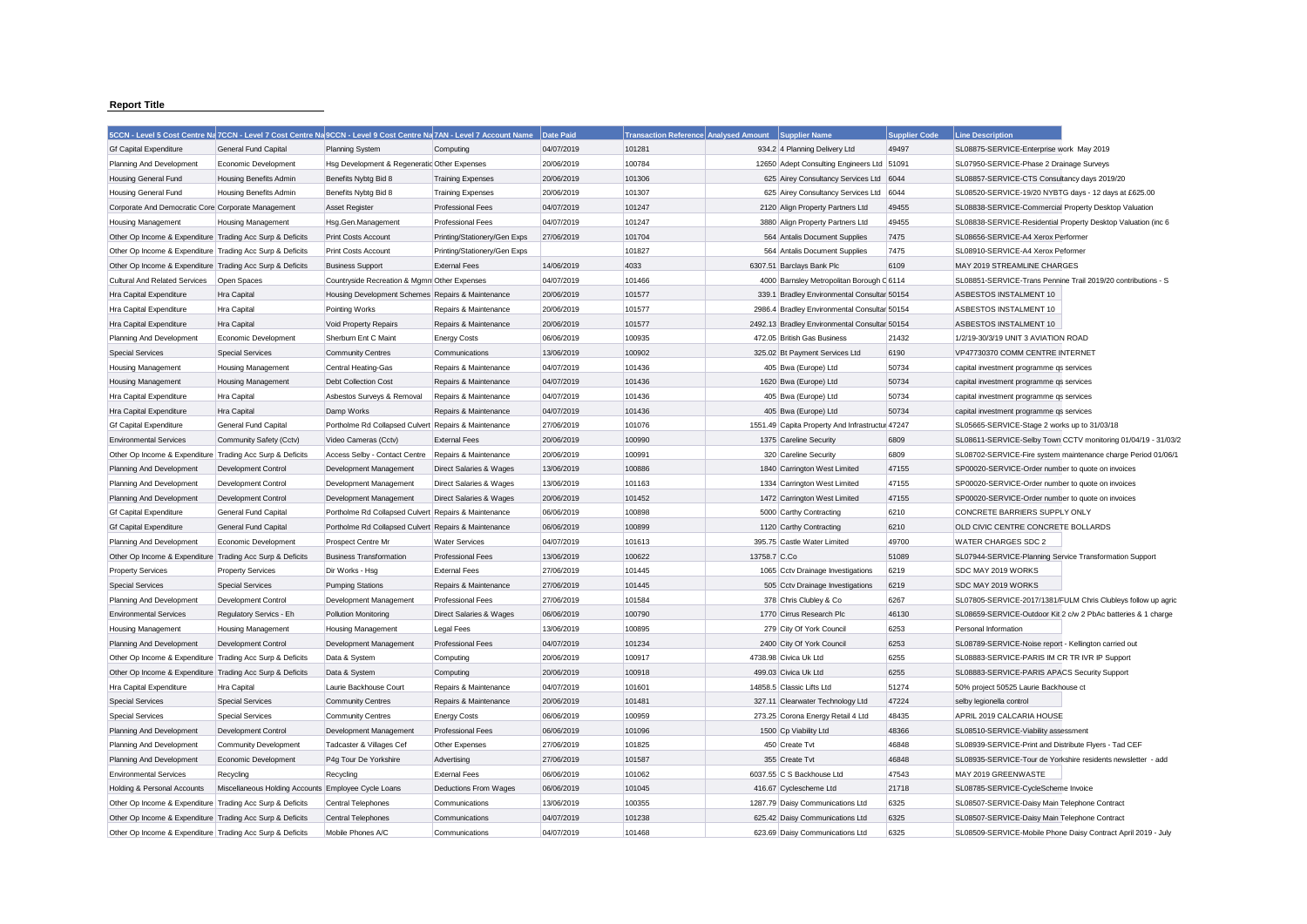| Gen Grants & Collection Fund                              | Taxation & Non-Specific Grants Gen Fund Income             |                                                     | Dclg                         | 14/06/2019 | 4046   | 140527 Department For Communities & 6345      |       | 19/06/19 NNDR                                     |                                                               |
|-----------------------------------------------------------|------------------------------------------------------------|-----------------------------------------------------|------------------------------|------------|--------|-----------------------------------------------|-------|---------------------------------------------------|---------------------------------------------------------------|
| Holding & Personal Accounts                               | Miscellaneous Holding Accounts Nndr Payers Coll Fund (Old) |                                                     | Collection Fund              | 14/06/2019 | 4046   | 652894 Department For Communities & 6345      |       | 19/06/19 NNDR                                     |                                                               |
| <b>Gf Capital Expenditure</b>                             | General Fund Capital                                       | <b>Disabled Facilities Grants</b>                   | Soft Loans                   | 27/06/2019 | 101796 | 1855 Dolphin Mobility Yorkshire & Cun 40835   |       | Personal Information                              |                                                               |
| <b>Property Services</b>                                  | <b>Property Services</b>                                   | Dir Works - Hsg                                     | <b>External Fees</b>         | 20/06/2019 | 101488 | 400 Drive Devilbiss Healthcare Limite 38665   |       | SL08784-SERVICE-PRODUCT CODE SO217101 - BATH LIFT |                                                               |
| Hra Capital Expenditure                                   | Hra Capital                                                | Laurie Backhouse Court                              | Repairs & Maintenance        | 27/06/2019 | 101443 | 2453.78 East Riding Of Yorkshire Council 6383 |       | REFURB LIFT LAURIE BACKHOUSE COURT                |                                                               |
| Central Services To The Public                            | Elections                                                  | <b>District Election</b>                            | Other Expenses               | 04/07/2019 | 101266 | 10476.31 Electoral Reform Services            | 6390  | <b>STATIONERY</b>                                 |                                                               |
| Central Services To The Public Elections                  |                                                            | <b>District Election</b>                            | Other Expenses               | 04/07/2019 | 101267 | 2581 Electoral Reform Services                | 6390  | <b>STATIONERY</b>                                 |                                                               |
| Central Services To The Public Elections                  |                                                            | <b>District Election</b>                            | Other Expenses               | 04/07/2019 | 101469 | 21465.93 Electoral Reform Services            | 6390  | ELECTIONS STATIONERY POLL CARDS ETC               |                                                               |
| Central Services To The Public Elections                  |                                                            | <b>District Election</b>                            | Other Expenses               | 04/07/2019 | 101607 | 302.97 Electoral Reform Services              | 6390  | <b>ELECTION STATIONERY</b>                        |                                                               |
| Central Services To The Public Elections                  |                                                            | <b>District Election</b>                            | Other Expenses               | 04/07/2019 | 101608 | 4270.52 Electoral Reform Services             | 6390  | <b>ELECTION STATIONERY</b>                        |                                                               |
| Central Services To The Public Elections                  |                                                            | <b>District Election</b>                            | Printing/Stationery/Gen Exps | 13/06/2019 | 100653 | 777.7 Electoral Reform Services               | 6390  | poll cards                                        |                                                               |
| Central Services To The Public Elections                  |                                                            | Register Of Electors                                | Printing/Stationery/Gen Exps | 04/07/2019 | 101282 | 277.2 Electoral Reform Services               | 6390  | SL08822-SERVICE-HEF/ITR 31/5/19                   |                                                               |
| Central Services To The Public Elections                  |                                                            | <b>Register Of Electors</b>                         | Printing/Stationery/Gen Exps | 04/07/2019 | 101486 | 1521.82 Electoral Reform Services             | 6390  | SL08867-SERVICE-HEFs 1/1/19                       |                                                               |
| Other Op Income & Expenditure Trading Acc Surp & Deficits |                                                            | Human Resources                                     | <b>Professional Fees</b>     | 06/06/2019 | 101002 | 340 Elite Executives Limited                  | 42113 | SL08772-SERVICE-OH Consultation Service           |                                                               |
| <b>Cultural And Related Services</b>                      | Tourism                                                    | P4g Celebrating Selby 950                           | Other Expenses               | 04/07/2019 | 101277 | 12496.88 Emma Courtney                        | 51647 | SL08829-SERVICE-Selby 950 Monitoring & Evaluation |                                                               |
| Hra Capital Expenditure                                   | Hra Capital                                                | Ousegate Hostel                                     | Repairs & Maintenance        | 27/06/2019 | 101856 | 795 Engie Regeneration Limited                | 43184 | FIRE STOP OUSEGATE LODGE LAUNDRY ROOM             |                                                               |
| Hra Capital Expenditure                                   | Hra Capital                                                | Pointing Works                                      | Repairs & Maintenance        | 13/06/2019 | 101260 | 66980.38 Engie Regeneration Limited           | 43184 | POINTING PROGRAMME                                |                                                               |
| Hra Capital Expenditure                                   | Hra Capital                                                | Pointing Works                                      | Repairs & Maintenance        | 13/06/2019 | 101345 | 91131.86 Engie Regeneration Limited           | 43184 | <b>POINTING</b>                                   |                                                               |
| <b>Cultural And Related Services</b>                      | Open Spaces                                                | Community Parks & Open Space Repairs & Maintenance  |                              | 04/07/2019 | 101252 | 4692.62 Enterprise Managed Services Ltc 6404  |       | <b>JUNE 2019</b>                                  |                                                               |
| <b>Cultural And Related Services</b>                      | Open Spaces                                                | Community Parks & Open Space Repairs & Maintenance  |                              | 04/07/2019 | 101256 | 400.16 Enterprise Managed Services Ltd 6404   |       | ADDITIONALS APRIL 19                              |                                                               |
| <b>Cultural And Related Services</b>                      | Open Spaces                                                | Community Parks & Open Space Repairs & Maintenance  |                              | 04/07/2019 | 101257 | 475.62 Enterprise Managed Services Ltd 6404   |       | FAIRBURN GRASS CUTTING JUNE 2019                  |                                                               |
| <b>Cultural And Related Services</b>                      | Open Spaces                                                | Community Parks & Open Space Repairs & Maintenance  |                              | 04/07/2019 | 101712 | 400.16 Enterprise Managed Services Ltd 6404   |       | ADDITIONALS MAY 2019                              |                                                               |
| Cultural And Related Services                             | Open Spaces                                                | <b>Grass Cutting</b>                                | Repairs & Maintenance        | 04/07/2019 | 101252 | 3060.72 Enterprise Managed Services Ltd 6404  |       | JUNE 2019                                         |                                                               |
| <b>Cultural And Related Services</b>                      | Open Spaces                                                | Selby Park                                          | Repairs & Maintenance        | 04/07/2019 | 101252 | 9410.25 Enterprise Managed Services Ltd 6404  |       | <b>JUNE 2019</b>                                  |                                                               |
| <b>Cultural And Related Services</b>                      | Open Spaces                                                | Selby Park                                          | Repairs & Maintenance        | 04/07/2019 | 101256 | 1323.44 Enterprise Managed Services Ltd 6404  |       | <b>ADDITIONALS APRIL 19</b>                       |                                                               |
| <b>Cultural And Related Services</b>                      | Recreation & Sport                                         | Selby Leisure Centre                                | Repairs & Maintenance        | 04/07/2019 | 101252 | 800.65 Enterprise Managed Services Ltd 6404   |       | <b>JUNE 2019</b>                                  |                                                               |
| <b>Environmental Services</b>                             | <b>Cemetery Services</b>                                   | Closed Burial Ground                                | Repairs & Maintenance        | 04/07/2019 | 101252 | 1206.52 Enterprise Managed Services Ltd 6404  |       | <b>JUNE 2019</b>                                  |                                                               |
| <b>Environmental Services</b>                             | Recycling                                                  | Recycling                                           | <b>External Fees</b>         | 04/07/2019 | 101252 | 128012.7 Enterprise Managed Services Ltd 6404 |       | <b>JUNE 2019</b>                                  |                                                               |
| <b>Environmental Services</b>                             | <b>Street Cleansing</b>                                    | <b>Street Cleansing</b>                             | <b>External Fees</b>         | 04/07/2019 | 101252 | 49831.71 Enterprise Managed Services Ltd 6404 |       | <b>JUNE 2019</b>                                  |                                                               |
| <b>Environmental Services</b>                             | <b>Street Cleansing</b>                                    | <b>Street Cleansing</b>                             | <b>External Fees</b>         | 04/07/2019 | 101712 | 267.96 Enterprise Managed Services Ltd 6404   |       | ADDITIONALS MAY 2019                              |                                                               |
| <b>Environmental Services</b>                             | <b>Trade Waste</b>                                         | <b>Clinical Waste</b>                               | <b>External Fees</b>         | 04/07/2019 | 101252 | 4671.25 Enterprise Managed Services Ltd 6404  |       | <b>JUNE 2019</b>                                  |                                                               |
| <b>Environmental Services</b>                             | <b>Trade Waste</b>                                         | Commercial Waste                                    | <b>External Fees</b>         | 04/07/2019 | 101252 | 27529.1 Enterprise Managed Services Ltd 6404  |       | <b>JUNE 2019</b>                                  |                                                               |
| <b>Environmental Services</b>                             | <b>Waste Collection</b>                                    | Dom.Wheeled Bins/Sac                                | <b>External Fees</b>         | 04/07/2019 | 101252 | 23533.64 Enterprise Managed Services Ltc 6404 |       | <b>JUNE 2019</b>                                  |                                                               |
| <b>Environmental Services</b>                             | <b>Waste Collection</b>                                    | Dom.Wheeled Bins/Sac                                | <b>External Fees</b>         | 04/07/2019 | 101253 | 2954.7 Enterprise Managed Services Ltd 6404   |       | SATURDAY DELIVERIES JUNE 19                       |                                                               |
| <b>Environmental Services</b>                             | <b>Waste Collection</b>                                    | Refuse Collection General                           | Advertising                  | 04/07/2019 | 101252 | 1769.21 Enterprise Managed Services Ltd 6404  |       | <b>JUNE 2019</b>                                  |                                                               |
| <b>Environmental Services</b>                             | <b>Waste Collection</b>                                    | Refuse Collection General                           | <b>External Fees</b>         | 04/07/2019 | 101252 | 99267.12 Enterprise Managed Services Ltd 6404 |       | <b>JUNE 2019</b>                                  |                                                               |
| <b>Environmental Services</b>                             | <b>Waste Collection</b>                                    | <b>Refuse Collection General</b>                    | <b>External Fees</b>         | 04/07/2019 | 101254 | 14854 Enterprise Managed Services Ltd 6404    |       | ADDITIONAL GREEN WASTE JUNE 19                    |                                                               |
| <b>Environmental Services</b>                             | <b>Waste Collection</b>                                    | <b>Refuse Collection General</b>                    | <b>External Fees</b>         | 04/07/2019 | 101255 | 6699 Enterprise Managed Services Ltd 6404     |       | ADDITIONAL KERBSIDE JUNE 19                       |                                                               |
| <b>Environmental Services</b>                             | <b>Waste Collection</b>                                    | Refuse Collection General                           | <b>External Fees</b>         | 04/07/2019 | 101256 | 11088.4 Enterprise Managed Services Ltc 6404  |       | <b>ADDITIONALS APRIL 19</b>                       |                                                               |
| <b>Environmental Services</b>                             | <b>Waste Collection</b>                                    | Refuse Collection General                           | <b>External Fees</b>         | 04/07/2019 | 101712 | 11088.4 Enterprise Managed Services Ltd 6404  |       | ADDITIONALS MAY 2019                              |                                                               |
| <b>Gf Capital Expenditure</b>                             | <b>General Fund Capital</b>                                | Car Park Improvement Program: Repairs & Maintenance |                              | 04/07/2019 | 101256 | 641.63 Enterprise Managed Services Ltd 6404   |       | <b>ADDITIONALS APRIL 19</b>                       |                                                               |
| Highways, Roads And Transport Parking Services            |                                                            | Car Parks-Other                                     | Repairs & Maintenance        | 04/07/2019 | 101252 | 297.47 Enterprise Managed Services Ltd 6404   |       | <b>JUNE 2019</b>                                  |                                                               |
| <b>Special Services</b>                                   | <b>Special Services</b>                                    | Grassed Areas & Open Spaces Repairs & Maintenance   |                              | 04/07/2019 | 101252 | 8061.9 Enterprise Managed Services Ltc 6404   |       | <b>JUNE 2019</b>                                  |                                                               |
| <b>Special Services</b>                                   | <b>Special Services</b>                                    | Grassed Areas & Open Spaces Repairs & Maintenance   |                              | 04/07/2019 | 101256 | 844.96 Enterprise Managed Services Ltd 6404   |       | ADDITIONALS APRIL 19                              |                                                               |
| <b>Special Services</b>                                   | <b>Special Services</b>                                    | Grassed Areas & Open Spaces Repairs & Maintenance   |                              | 04/07/2019 | 101712 | 316.48 Enterprise Managed Services Ltc 6404   |       | ADDITIONALS MAY 2019                              |                                                               |
| Hra Capital Expenditure                                   | Hra Capital                                                | Damp Works                                          | Repairs & Maintenance        | 04/07/2019 | 101711 | 818 Envirovent Ltd                            | 6406  | 17 CARR STREET SELBY                              |                                                               |
| <b>Environmental Services</b>                             | Regulatory Servics - Eh                                    | Licences-Other                                      | <b>External Fees</b>         | 27/06/2019 | 100655 | 369.79 Forest House Vets Ltd                  | 6457  | SL08763-SERVICE-Vet Inspection                    |                                                               |
| Other Op Income & Expenditure Trading Acc Surp & Deficits |                                                            | Sherburn Comm.Office                                | Rents                        | 20/06/2019 | 101484 | 800 Friends Of Tadcaster Library              | 31682 |                                                   | SL08864-SERVICE-Document Handling Services for Selby District |
| <b>Cultural And Related Services</b>                      | Open Spaces                                                | Selby Park                                          | Repairs & Maintenance        | 20/06/2019 | 100782 | 3411 Groundwork North Yorkshire               | 6506  | SL08438-SERVICE-Cycle path marking in Selby Park  |                                                               |
| Corporate And Democratic Core Corporate Management        |                                                            | Partnership Development                             | Other Expenses               | 27/06/2019 | 101820 | 1845 Groundwork Wakefield Ltd                 | 44350 |                                                   | SL08936-SERVICE-Groundwork completion of Stage 2 works in She |
| Housing General Fund                                      | Homelessness                                               | <b>Homeless Persons</b>                             | Other Expenses               | 18/06/2019 | 101346 | 725 Harlequin Property Services               | 6530  | Personal Information                              |                                                               |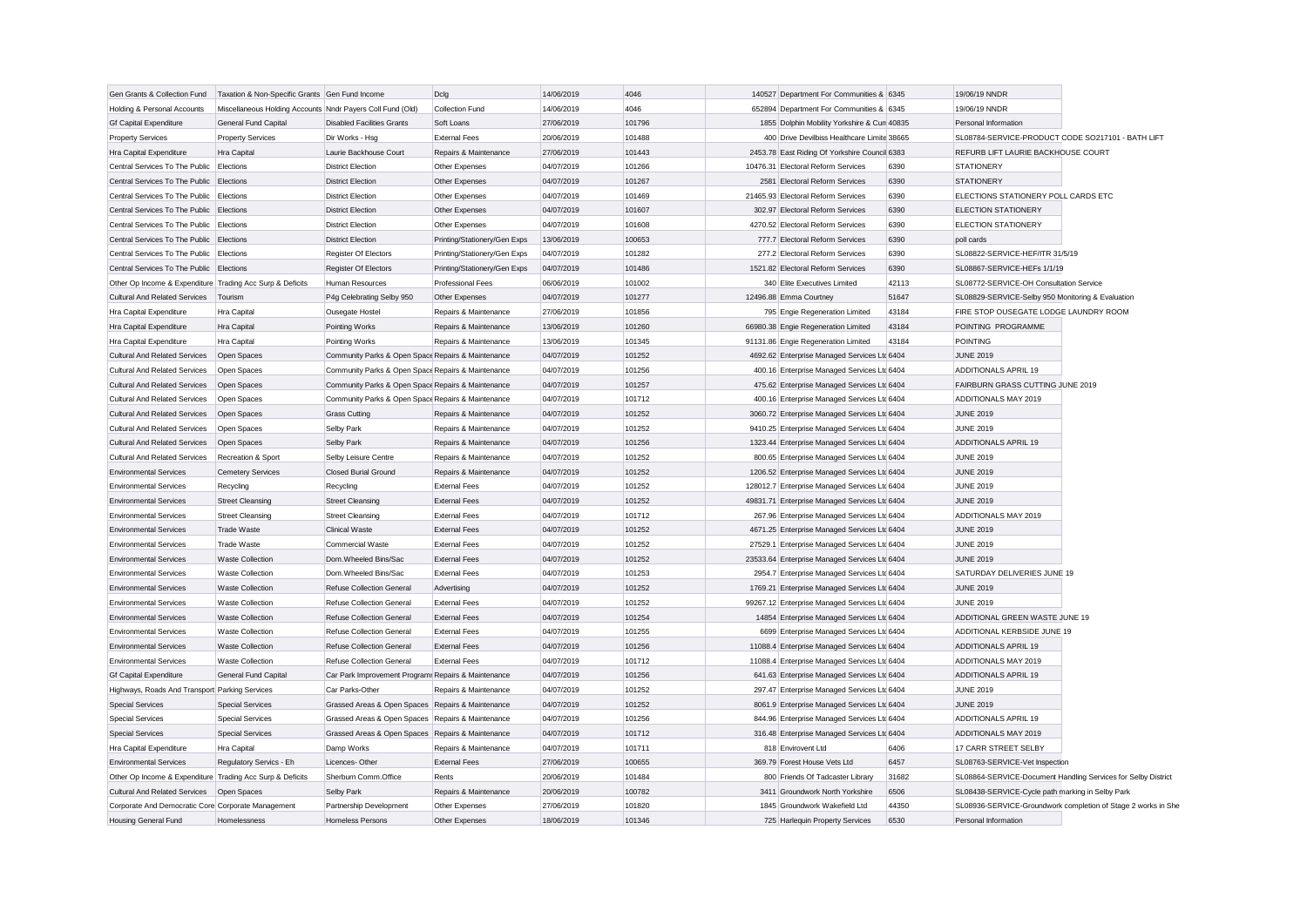| <b>Cultural And Related Services</b>                      | Tourism                   | P4g Celebrating Selby 950                             | Other Expenses                           | 06/06/2019 | 101012 | 9917 Hazel Colguhoun                        | 50185 |                                                               | SL08749-SERVICE-Selby950 Co-ordination inc sub-contracted art |
|-----------------------------------------------------------|---------------------------|-------------------------------------------------------|------------------------------------------|------------|--------|---------------------------------------------|-------|---------------------------------------------------------------|---------------------------------------------------------------|
| <b>Environmental Services</b>                             | Regulatory Servics - Eh   | <b>Public Conveniences</b>                            | <b>External Fees</b>                     | 27/06/2019 | 101089 | 4049.62 Healthmatic Ltd                     | 6545  | SL08264-SERVICE-Maintenance and cleaning of public toilets 1  |                                                               |
| <b>Environmental Services</b>                             | Regulatory Servics - Eh   | <b>Public Conveniences</b>                            | <b>External Fees</b>                     | 04/07/2019 | 101467 | 4049.62 Healthmatic Ltd                     | 6545  | SL08264-SERVICE-Maintenance and cleaning of public toilets 1  |                                                               |
| <b>Housing General Fund</b>                               | <b>Housing Strategy</b>   | P4g3 Stepping Up Hsg Delivery Other Expenses          |                                          | 04/07/2019 | 101237 | 395 H&H Surveys Ltd                         | 50382 | SL08619-SERVICE-Highfield Villas Addtional Topographical Surv |                                                               |
| <b>Housing General Fund</b>                               | <b>Housing Strategy</b>   | P4g3 Stepping Up Hsg Delivery Other Expenses          |                                          | 04/07/2019 | 101237 | 450 H&H Surveys Ltd                         | 50382 | SL08619-SERVICE-Oaklands Crescent Topogrpahical Survey        |                                                               |
| Holding & Personal Accounts                               | Control Accounts          | <b>Creditors Control</b>                              | Tax Deduct On Contract Paymer 13/06/2019 |            | 101201 | 2380 Hm Revenue & Customs                   | 6590  | JUNE 2019 CIS DEDUCTIONS                                      |                                                               |
| <b>Environmental Services</b>                             | Regulatory Servics - Eh   | Licences-Other                                        | <b>External Fees</b>                     | 04/07/2019 | 101293 | 326 Holmefield Veterinary Centre            | 6598  | SL08840-SERVICE-Invoice Holmefield Vets                       |                                                               |
| <b>Property Services</b>                                  | <b>Property Services</b>  | Dir Works - Hsg                                       | <b>External Fees</b>                     | 27/06/2019 | 101809 | 1890 Home Maintenance                       | 47112 | 31A MILL CLOSE MONK FRYSTON                                   |                                                               |
| Hra Capital Expenditure                                   | Hra Capital               | <b>Central Heating Systems</b>                        | Repairs & Maintenance                    | 27/06/2019 | 101028 | 721.9 Home Utility Group Limited            | 47533 | 3 HODGE LANE KIRK SMEATON WF8 3LB                             |                                                               |
| Hra Capital Expenditure                                   | <b>Hra Capital</b>        | <b>Central Heating Systems</b>                        | Repairs & Maintenance                    | 27/06/2019 | 101029 | 721.9 Home Utility Group Limited            | 47533 | 18 MOUNT PLEASANT LITTLE SMEATON WF8 3LW                      |                                                               |
| Hra Capital Expenditure                                   | Hra Capital               | <b>Central Heating Systems</b>                        | Repairs & Maintenance                    | 27/06/2019 | 101030 | 721.9 Home Utility Group Limited            | 47533 | 4 MAIN ROAD HIRST COURTNEY YO8 8QP                            |                                                               |
| Hra Capital Expenditure                                   | <b>Hra Capital</b>        | <b>Central Heating Systems</b>                        | Repairs & Maintenance                    | 27/06/2019 | 101031 | 721.9 Home Utility Group Limited            | 47533 | 3 WESTEND AVENUE APP ROE YO23 7DE                             |                                                               |
| Hra Capital Expenditure                                   | Hra Capital               | <b>Central Heating Systems</b>                        | Repairs & Maintenance                    | 27/06/2019 | 101032 | 721.9 Home Utility Group Limited            | 47533 | 40 CHURCH FENTON LANE ULLESKELF LS24 9DW                      |                                                               |
| Hra Capital Expenditure                                   | Hra Capital               | Sheltered Homes Adaption                              | Repairs & Maintenance                    | 04/07/2019 | 101342 | 2400 Home Utility Group Limited             | 47533 | Personal Information                                          |                                                               |
| <b>Property Services</b>                                  | <b>Property Services</b>  | Dir Works - Hsg                                       | <b>External Fees</b>                     | 20/06/2019 | 101034 | 2409 Home Utility Group Limited             | 47533 | 12 VIKING DRIVE RICCALL YO19 6PS                              |                                                               |
| <b>Housing Management</b>                                 | <b>Housing Management</b> | Choice Based Letting Scheme                           | Other Expenses                           | 20/06/2019 | 101464 | 3995 Housing Partners Limited               | 49812 | SL08847-SERVICE-Home Swapper subscription 2019/20             |                                                               |
| <b>Housing Management</b>                                 | <b>Housing Management</b> | Choice Based Letting Scheme                           | Other Expenses                           | 20/06/2019 | 101465 | 639 Housing Partners Limited                | 49812 | SL08847-SERVICE-SwapTracker subscription 2019/20              |                                                               |
| <b>Property Services</b>                                  | <b>Property Services</b>  | Dir Works - Hsg                                       | Equip/Furniture/Materials                | 27/06/2019 | 101258 | 8465.49 Howdens Joinery Ltd                 | 21474 | <b>MAY STATEMENT</b>                                          |                                                               |
| Other Op Income & Expenditure Trading Acc Surp & Deficits |                           | Human Resources                                       | Printing/Stationery/Gen Exps             | 27/06/2019 | 101767 | 836 Improvement Development Grow 44620      |       | SL08700-SERVICE-IIP 12 Month Review                           |                                                               |
| <b>Gf Capital Expenditure</b>                             | General Fund Capital      | Selby Park Improvement Work Repairs & Maintenance     |                                          | 20/06/2019 | 101039 | 14114.03 It Electrical (Yorkshire) Ltd      | 6652  | MAY 2019 ELECTRICAL WORKS                                     |                                                               |
| <b>Housing Management</b>                                 | <b>Housing Management</b> | Edgerton Lodge / Temp Accomn Repairs & Maintenance    |                                          | 20/06/2019 | 101039 | 322.41 It Electrical (Yorkshire) Ltd        | 6652  | MAY 2019 ELECTRICAL WORKS                                     |                                                               |
| <b>Property Services</b>                                  | <b>Property Services</b>  | Dir Works - Hsg                                       | <b>External Fees</b>                     | 20/06/2019 | 101039 | 14466.93 It Electrical (Yorkshire) Ltd      | 6652  | MAY 2019 ELECTRICAL WORKS                                     |                                                               |
| Other Op Income & Expenditure Trading Acc Surp & Deficits |                           | Housing Support & Enforcement Direct Salaries & Wages |                                          | 13/06/2019 | 101081 | 931.18 James Andrews Recruitment Sol 41252  |       | <b>INTERIM WORKER/EXPENSES</b>                                |                                                               |
| Other Op Income & Expenditure Trading Acc Surp & Deficits |                           | Housing Support & Enforcement Direct Salaries & Wages |                                          | 13/06/2019 | 101311 | 1049.48 James Andrews Recruitment Sol 41252 |       | Personal Information                                          |                                                               |
| Other Op Income & Expenditure Trading Acc Surp & Deficits |                           | Housing Support & Enforcement Direct Salaries & Wages |                                          | 20/06/2019 | 101604 | 906.43 James Andrews Recruitment Sol 41252  |       | Personal Information                                          |                                                               |
| Other Op Income & Expenditure Trading Acc Surp & Deficits |                           | Housing Support & Enforcement Direct Salaries & Wages |                                          | 27/06/2019 | 101817 | 1183.99 James Andrews Recruitment Sol 41252 |       | Personal Information                                          |                                                               |
| <b>Housing General Fund</b>                               | Homelessness              | Homeless Persons                                      | Other Expenses                           | 13/06/2019 | 101344 | 346.66 Personal Information                 | 51748 | Personal Information                                          |                                                               |
| <b>Property Services</b>                                  |                           | Dir Works - Hsg                                       | Other Expenses                           | 13/06/2019 | 100925 | 900 J&D Decorating And Property M: 36796    |       | 27A WOODLEA BYRAM                                             |                                                               |
|                                                           | <b>Property Services</b>  |                                                       |                                          |            |        |                                             |       |                                                               |                                                               |
| <b>Property Services</b>                                  | <b>Property Services</b>  | Dir Works - Hsg                                       | Other Expenses                           | 13/06/2019 | 100927 | 450 J&D Decorating And Property M: 36796    |       | 31 CATHCART CLOSE WHITLEY BRIDGE                              |                                                               |
| <b>Property Services</b>                                  | <b>Property Services</b>  | Dir Works - Hsg                                       | Other Expenses                           | 13/06/2019 | 100928 | 2760 J&D Decorating And Property M: 36796   |       | 4 MAIN STREET HIRST COURTNEY                                  |                                                               |
| <b>Property Services</b>                                  | <b>Property Services</b>  | Dir Works - Hsg                                       | Other Expenses                           | 27/06/2019 | 101209 | 370 J&D Decorating And Property M: 36796    |       | 39 BYRAM PARK ROAD BYRAM                                      |                                                               |
| <b>Property Services</b>                                  | <b>Property Services</b>  | Dir Works - Hsg                                       | Other Expenses                           | 27/06/2019 | 101211 | 450 J&D Decorating And Property M: 36796    |       | 128 FLAXLEY ROAD SELBY                                        |                                                               |
| <b>Property Services</b>                                  | <b>Property Services</b>  | Dir Works - Hsg                                       | Other Expenses                           | 27/06/2019 | 101212 | 450 J&D Decorating And Property M: 36796    |       | 23 THE CLOISTERS HEMINGBROUGH                                 |                                                               |
| <b>Property Services</b>                                  | <b>Property Services</b>  | Dir Works - Hsg                                       | Other Expenses                           | 27/06/2019 | 101213 | 550 J&D Decorating And Property M: 36796    |       | 10 BARKER DRIVE SELBY                                         |                                                               |
| <b>Property Services</b>                                  | <b>Property Services</b>  | Dir Works - Hsg                                       | Other Expenses                           | 27/06/2019 | 101214 | 970 J&D Decorating And Property M: 36796    |       | 18 MEADOW VIEW SHERBURN IN ELMET                              |                                                               |
| <b>Property Services</b>                                  | <b>Property Services</b>  | Dir Works - Hsg                                       | Other Expenses                           | 27/06/2019 | 101720 | 530 J&D Decorating And Property M: 36796    |       | 10 ST MARYS CLOSE CARLTON                                     |                                                               |
| <b>Property Services</b>                                  | <b>Property Services</b>  | Dir Works - Hsg                                       | Equip/Furniture/Materials                | 27/06/2019 | 101449 | 7664.73 Jewson Ltd                          | 6662  | APRIL 2019 STATEMENT                                          |                                                               |
| <b>Environmental Services</b>                             | Recycling                 | Recycling                                             | <b>External Fees</b>                     | 27/06/2019 | 101074 | 675 Keep Britain Tidy                       | 49751 | SL08794-SERVICE-Practical Surveying Refresher Training        |                                                               |
| Other Op Income & Expenditure Trading Acc Surp & Deficits |                           | Human Resources                                       | <b>Training Expenses</b>                 | 27/06/2019 | 101075 | 675 Keep Britain Tidy                       | 49751 | SL08791-SERVICE-Practical Surveying Refresher                 |                                                               |
| <b>Environmental Services</b>                             | Regulatory Servics - Eh   | Taxi & Hire Licences                                  | Central Establishment Charges            | 13/06/2019 | 101044 | 700 Kings Chambers                          | 34560 | SL08787-SERVICE-Invoice for Advice - Kings Chambers           |                                                               |
| <b>Property Services</b>                                  | <b>Property Services</b>  | Dir Works - Hsa                                       | <b>External Fees</b>                     | 20/06/2019 | 100944 | 550 Kml Flooring Limited                    | 6704  | 1 ST WILFRIDS CLOSE BRAYTON                                   |                                                               |
| <b>Property Services</b>                                  | <b>Property Services</b>  | Dir Works - Hsg                                       | <b>External Fees</b>                     | 27/06/2019 | 101174 | 390 Kml Flooring Limited                    | 6704  | 23 THE CLOISTERS HEMINGBROUGH                                 |                                                               |
| <b>Special Services</b>                                   | <b>Special Services</b>   | <b>Community Centres</b>                              | Repairs & Maintenance                    | 20/06/2019 | 100943 | 600 Kml Flooring Limited                    | 6704  | CUNLIFFE CENTRE PETRE AVENUE                                  |                                                               |
| <b>Cultural And Related Services</b>                      | Tourism                   | P4g Celebrating Selby 950                             | Other Expenses                           | 27/06/2019 | 101800 | 1842.21 Lazenby Brown                       | 51636 |                                                               | SL08849-SERVICE-Selby 950 Design, Print & Production of Promo |
| Suspense                                                  | Misc Suspense Accounts    | Payroll Advances                                      | Payroll Advances                         | 20/06/2019 | 101576 | 646 Personal Information                    | 51763 | Personal Information                                          |                                                               |
| <b>Housing Management</b>                                 | <b>Housing Management</b> | <b>Housing Management</b>                             | <b>Fines And Costs/Penalties</b>         | 14/06/2019 | 4038   | 710 Liberata Uk Ltd                         | 36656 | APRIL 2019 LIABILITY ORDER COSTS                              |                                                               |
| <b>Housing Management</b>                                 | <b>Housing Management</b> | <b>Housing Management</b>                             | Fines And Costs/Penalties                | 14/06/2019 | 4039   | 326 Liberata Uk Ltd                         | 36656 | MAY 2019 LIABILITY ORDER COSTS                                |                                                               |
| Housing Management                                        | <b>Housing Management</b> | <b>Housing Management</b>                             | <b>Legal Fees</b>                        | 14/06/2019 | 4041   | 2192 Liberata Uk Ltd                        | 36656 | MAY 2019 PCOL CLAIMS                                          |                                                               |
| Other Op Income & Expenditure Trading Acc Surp & Deficits |                           | Data & System                                         | Computing                                | 13/06/2019 | 100887 | 793 M 3                                     | 49965 | SL08843-SERVICE-Schedule of Rates Annual Licence Fee          |                                                               |
| <b>Housing General Fund</b>                               | Homelessness              | <b>Homeless Persons</b>                               | Direct Salaries & Wages                  | 20/06/2019 | 101473 | 1540.72 Matrix Scm Limited                  | 48241 | SL08558-SERVICE-Agency Placement                              |                                                               |
| <b>Housing General Fund</b>                               | Homelessness              | Homeless Persons                                      | Direct Salaries & Wages                  | 27/06/2019 | 101725 | 981.58 Matrix Scm Limited                   | 48241 | SL08558-SERVICE-Agency Placement                              |                                                               |
|                                                           |                           |                                                       |                                          |            |        |                                             |       |                                                               |                                                               |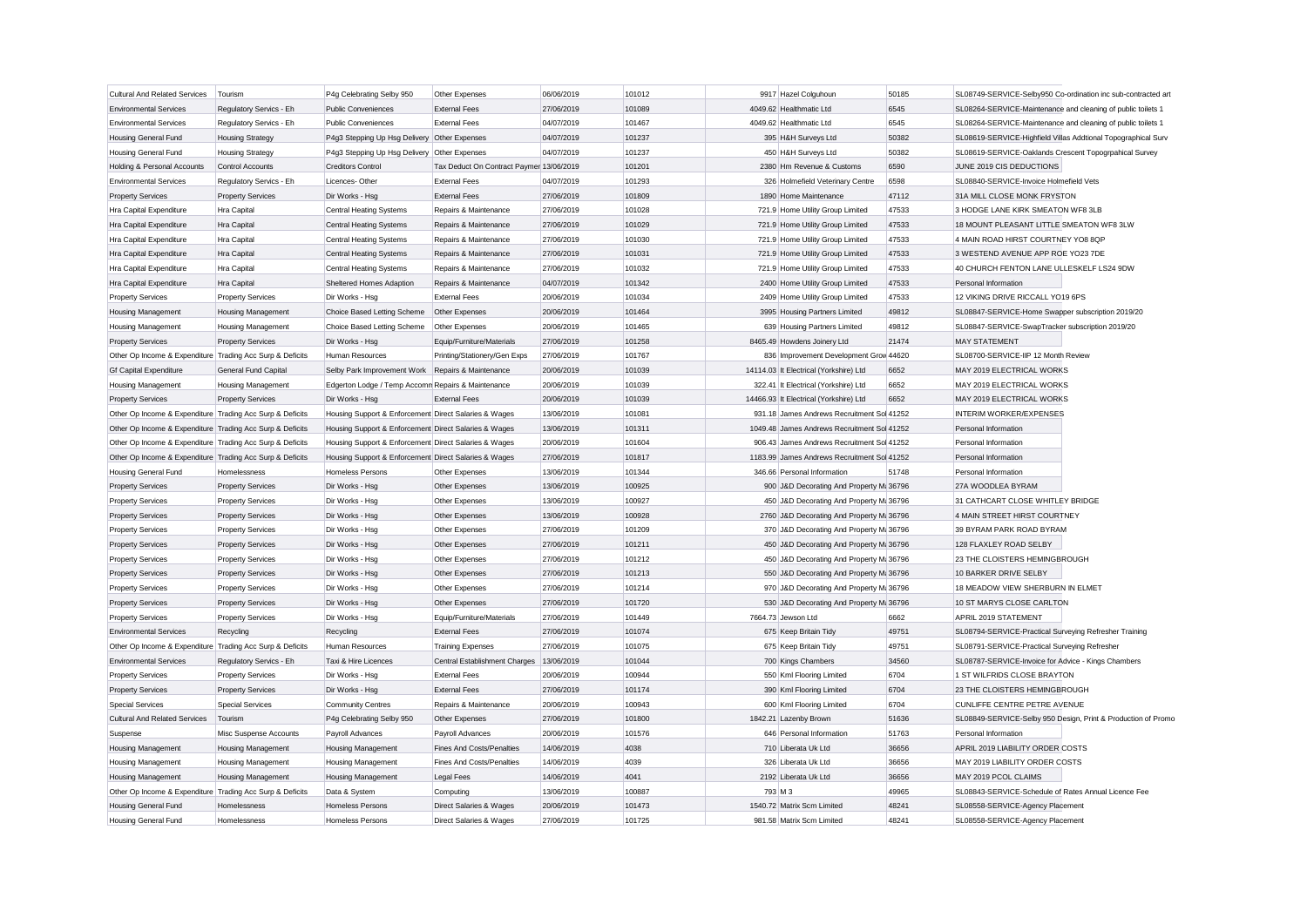| <b>Housing General Fund</b>                                | Homelessness                                                                                                                | Homeless Persons                                      | Direct Salaries & Wages                | 27/06/2019               | 101863 | 1138.95 Matrix Scm Limited                     | 48241 | SL08558-SERVICE-Agency Placement                    |                                                               |
|------------------------------------------------------------|-----------------------------------------------------------------------------------------------------------------------------|-------------------------------------------------------|----------------------------------------|--------------------------|--------|------------------------------------------------|-------|-----------------------------------------------------|---------------------------------------------------------------|
| Hra Capital Expenditure                                    | Hra Capital                                                                                                                 | Void Property Repairs                                 | Direct Salaries & Wages                | 13/06/2019               | 101159 | 497.35 Matrix Scm Limited                      | 48241 | SL08699-SERVICE-Agency Staffing                     |                                                               |
| Hra Capital Expenditure                                    | Hra Capital                                                                                                                 | Void Property Repairs                                 | Direct Salaries & Wages                | 20/06/2019               | 101473 | 486.62 Matrix Scm Limited                      | 48241 | SL08698-SERVICE-Agency Staffing                     |                                                               |
| Hra Capital Expenditure                                    | Hra Capital                                                                                                                 | Void Property Repairs                                 | Direct Salaries & Wages                | 20/06/2019               | 101473 | 634.55 Matrix Scm Limited                      | 48241 | SL08699-SERVICE-Agency Staffing                     |                                                               |
| Hra Capital Expenditure                                    | Hra Capital                                                                                                                 | Void Property Repairs                                 | Direct Salaries & Wages                | 27/06/2019               | 101725 | 1241.72 Matrix Scm Limited                     | 48241 | SL08698-SERVICE-Agency Staffing                     |                                                               |
| Hra Capital Expenditure                                    | Hra Capital                                                                                                                 | Void Property Repairs                                 | Direct Salaries & Wages                | 27/06/2019               | 101725 | 634.55 Matrix Scm Limited                      | 48241 | SL08699-SERVICE-Agency Staffing                     |                                                               |
| Hra Capital Expenditure                                    | Hra Capital                                                                                                                 | Void Property Repairs                                 | Direct Salaries & Wages                | 27/06/2019               | 101863 | 634.55 Matrix Scm Limited                      | 48241 | SL08699-SERVICE-Agency Staffing                     |                                                               |
| Planning And Development                                   | Economic Development                                                                                                        | Hsg Development & Regeneratic Direct Salaries & Wages |                                        | 13/06/2019               | 101159 | 1433.9 Matrix Scm Limited                      | 48241 | SL08556-SERVICE-Agency Placement                    |                                                               |
| Planning And Development                                   | Economic Development                                                                                                        | Hsg Development & Regeneratic Direct Salaries & Wages |                                        | 20/06/2019               | 101473 | 1632.44 Matrix Scm Limited                     | 48241 | SL08556-SERVICE-Agency Placement                    |                                                               |
| Planning And Development                                   | Economic Development                                                                                                        | Hsg Development & Regeneratic Direct Salaries & Wages |                                        | 27/06/2019               | 101725 | 1632.44 Matrix Scm Limited                     | 48241 | SL08556-SERVICE-Agency Placement                    |                                                               |
| Planning And Development                                   | Economic Development                                                                                                        | Hsg Development & Regeneratic Direct Salaries & Wages |                                        | 27/06/2019               | 101863 | 1632.44 Matrix Scm Limited                     | 48241 | SL08556-SERVICE-Agency Placement                    |                                                               |
| <b>Housing Management</b>                                  | <b>Housing Management</b>                                                                                                   | Central Heating-Gas                                   | Repairs & Maintenance                  | 27/06/2019               | 101763 | 29262.26 Mears Limited                         | 48311 | <b>INSTALMENT 26 GAS CONTRACT</b>                   |                                                               |
| Hra Capital Expenditure                                    | Hra Capital                                                                                                                 | <b>Central Heating Systems</b>                        | Repairs & Maintenance                  | 27/06/2019               | 101763 | 8180.86 Mears Limited                          | 48311 | <b>INSTALMENT 26 GAS CONTRACT</b>                   |                                                               |
| <b>Property Services</b>                                   | <b>Property Services</b>                                                                                                    | Dir Works - Hsg                                       | <b>External Fees</b>                   | 20/06/2019               | 100888 | 425 Michael Walsh (Plasterers) Ltd             | 7419  | 11 GRANGE ROAD                                      |                                                               |
| <b>Property Services</b>                                   | <b>Property Services</b>                                                                                                    | Dir Works - Hsg                                       | <b>External Fees</b>                   | 20/06/2019               | 100996 | 1536 Michael Walsh (Plasterers) Ltd 7419       |       | 39 BYRAM PARK ROAD                                  |                                                               |
| <b>Property Services</b>                                   | <b>Property Services</b>                                                                                                    | Dir Works - Hsg                                       | <b>External Fees</b>                   | 27/06/2019               | 101189 | 390 Michael Walsh (Plasterers) Ltd             | 7419  | 12 THE SHRUBBERIES                                  |                                                               |
| <b>Property Services</b>                                   | <b>Property Services</b>                                                                                                    | Dir Works - Hsg                                       | <b>External Fees</b>                   | 27/06/2019               | 101190 | 768.5 Michael Walsh (Plasterers) Ltd           | 7419  | 15A MANOR GARTH KELLINGTON                          |                                                               |
| <b>Property Services</b>                                   | <b>Property Services</b>                                                                                                    | Dir Works - Hsg                                       | <b>External Fees</b>                   | 04/07/2019               | 101454 | 2017.5 Michael Walsh (Plasterers) Ltd          | 7419  | 31 WESTFIELD AV                                     |                                                               |
| <b>Property Services</b>                                   | <b>Property Services</b>                                                                                                    | Dir Works - Hsg                                       | <b>External Fees</b>                   | 04/07/2019               | 101721 | 754.5 Michael Walsh (Plasterers) Ltd           | 7419  | 17 HIGHFIELD VIEW                                   |                                                               |
| <b>Property Services</b>                                   | <b>Property Services</b>                                                                                                    | Dir Works - Hsg                                       | <b>External Fees</b>                   | 04/07/2019               | 101722 | 417.5 Michael Walsh (Plasterers) Ltd           | 7419  | 160 ABBOTS ROAD                                     |                                                               |
| <b>Property Services</b>                                   | <b>Property Services</b>                                                                                                    | Dir Works - Hsg                                       | <b>External Fees</b>                   | 04/07/2019               | 101723 | 386 Michael Walsh (Plasterers) Ltd             | 7419  | 39 BYRAM PARK                                       |                                                               |
| <b>Property Services</b>                                   | <b>Property Services</b>                                                                                                    | Dir Works - Hsg                                       | Other Expenses                         | 20/06/2019               | 100889 | 375 Michael Walsh (Plasterers) Ltd             | 7419  | 23 THE CLOISTERS                                    |                                                               |
| <b>Property Services</b>                                   | <b>Property Services</b>                                                                                                    | Dir Works - Hsg                                       | Other Expenses                         | 20/06/2019               | 100890 | 1420.5 Michael Walsh (Plasterers) Ltd          | 7419  | 3 BRIGHT WALK                                       |                                                               |
| Planning And Development                                   | Economic Development                                                                                                        | P4g Tour De Yorkshire                                 | Other Expenses                         | 27/06/2019               | 101018 | 1975 Minster Sound Radio (York) Ltd            | 6823  |                                                     | SL08543-SERVICE-TdY Minster FM Roadshow Stage, host, crew, or |
| <b>Property Services</b>                                   | <b>Property Services</b>                                                                                                    | Dir Works - Hsg                                       | Equip/Furniture/Materials              | 27/06/2019               | 101447 | 1942.5 Mkm Building Supplies Ltd               | 21210 | may 2019 statement                                  |                                                               |
| Housing Management                                         | <b>Housing Management</b>                                                                                                   | Central Heating-Gas                                   | <b>Professional Fees</b>               | 20/06/2019               | 101003 | 466.56 Morgan Lambert Ltd                      | 6835  | 21/05/19 T/PARTY QUALITY AUDITS                     |                                                               |
| <b>Housing Management</b>                                  | <b>Housing Management</b>                                                                                                   | Central Heating-Gas                                   | <b>Professional Fees</b>               | 04/07/2019               | 101448 | 699.84 Morgan Lambert Ltd                      | 6835  | 3rd party quality audits                            |                                                               |
| Housing Management                                         | <b>Housing Management</b>                                                                                                   | <b>Housing Management</b>                             | <b>Fines And Costs/Penalties</b>       | 20/06/2019               | 101027 | 400 Personal Information                       | 42253 | Personal Information                                |                                                               |
| Holding & Personal Accounts                                | Miscellaneous Holding Accounts Rent Payers Account                                                                          |                                                       | <b>Rent Refunds</b>                    | 13/06/2019               | 101272 | 273.44 Personal Information                    | 48812 | <b>OVERPAID RENT</b>                                |                                                               |
| Other Op Income & Expenditure Trading Acc Surp & Deficits  |                                                                                                                             | Leadership Team                                       | Printing/Stationery/Gen Exps           | 13/06/2019               | 100921 | 252.45 Municipal Mutual Insurance Limit 50753  |       | GANNON CLAIM SOLICITORS COSTS                       |                                                               |
| Central Services To The Public   Local Tax Collection      |                                                                                                                             | Council Tax Collection                                | Computing                              | 27/06/2019               | 101182 | 621.93 Neopost Ltd                             | 6867  | 9/7/19-8/10/19 FOLDING MACHINE MAINTENAN            |                                                               |
| Hra Capital Expenditure                                    | Hra Capital                                                                                                                 | <b>Central Heating Systems</b>                        | Repairs & Maintenance                  | 13/06/2019               | 101198 | 585 Northern Gas Networks Ltd                  | 34757 | 20 OAKLANDS CRESCENT CAMBLESFORTH YO88HN            |                                                               |
| Hra Capital Expenditure                                    | Hra Capital                                                                                                                 | <b>Central Heating Systems</b>                        | Repairs & Maintenance                  | 13/06/2019               | 101199 | 585 Northern Gas Networks Ltd                  | 34757 | 41 SAND LAND SOUTH MILFORD LS25 5BA                 |                                                               |
| Hra Capital Expenditure                                    | Hra Capital                                                                                                                 | <b>Central Heating Systems</b>                        | Repairs & Maintenance                  | 13/06/2019               | 101200 | 585 Northern Gas Networks Ltd                  | 34757 | 23 HUNGATE ROAD SHERBURN LS25 6DA                   |                                                               |
| <b>Gf Capital Expenditure</b>                              | General Fund Capital                                                                                                        | Ict - Capital Projects                                | Computing                              | 13/06/2019               | 100796 | 12500 Northgate Public Services (Uk) L 47740   |       |                                                     | SL07881-SERVICE-NPS ScanStation Connect Set Up Services inclu |
| Other Op Income & Expenditure Trading Acc Surp & Deficits  |                                                                                                                             | Data & System                                         | Computing                              | 27/06/2019               | 101048 | 9575.89 Northgate Public Services (Uk) L 47740 |       | SL08776-SERVICE-Northgate NPS software changes      |                                                               |
| Central Services To The Public Local Land Charges          |                                                                                                                             | <b>Land Charges</b>                                   | <b>External Fees</b>                   | 04/07/2019               | 101236 | 1803.5 North Yorkshire County Council 6902     |       | SL08710-SERVICE-Councty Search Invoice - April 2019 |                                                               |
| Cultural And Related Services                              | Recreation & Sport                                                                                                          | P4g Healthy Living - Concepts                         | Other Expenses                         | 20/06/2019               | 101235 | 23750 North Yorkshire County Council 32208     |       |                                                     | SL07834-SERVICE-Local Cycling and Walking Infrastructure Plan |
| <b>Environmental Services</b>                              | <b>Trade Waste</b>                                                                                                          | <b>Commercial Waste</b>                               | <b>External Fees</b>                   | 27/06/2019               | 101077 | 14086.51 North Yorkshire County Council 6902   |       | SL08717-S1013029-BULK WASTE DISPOSAL NYCC           |                                                               |
|                                                            | Miscellaneous Holding Accounts C. Tax Payers Coll Fund Acc                                                                  |                                                       |                                        | 25/06/2019               | 101789 | 3742192 North Yorkshire County Council 32208   |       | 27/06/19 PRECEPT INSTALMENT                         |                                                               |
| Holding & Personal Accounts<br>Holding & Personal Accounts |                                                                                                                             |                                                       | Nycc Precept<br><b>Collection Fund</b> | 17/06/2019               | 101474 | 1052211 North Yorkshire County Council         | 32208 | 19/06/19 RETAINED BUSINESS RATES                    |                                                               |
| Holding & Personal Accounts                                | Miscellaneous Holding Accounts Nndr Payers Coll Fund (Old)<br>Miscellaneous Holding Accounts Sect 106 Public Tran / Traffic |                                                       | <b>Ulleskelf Parish</b>                | 27/06/2019               | 101728 | 20000 North Yorkshire County Council 6902      |       | 2015/0318/FUL RAF CHURCH FENTON                     |                                                               |
|                                                            |                                                                                                                             |                                                       | Nyfra Precept                          |                          | 101788 | 203412 North Yorkshire Fire & Rescue           | 32207 | 27/06/19 PRECEPT INSTALMENT                         |                                                               |
| Holding & Personal Accounts                                | Miscellaneous Holding Accounts C. Tax Payers Coll Fund Acc<br>Miscellaneous Holding Accounts Nndr Payers Coll Fund (Old)    |                                                       |                                        | 25/06/2019<br>17/06/2019 | 101475 | 25991 North Yorkshire Fire & Rescue            | 32207 | 19/06/19 RETAINED BUSINESS RATES                    |                                                               |
| Holding & Personal Accounts                                |                                                                                                                             |                                                       | <b>Collection Fund</b>                 |                          |        |                                                |       |                                                     |                                                               |
| Holding & Personal Accounts                                | Miscellaneous Holding Accounts C. Tax Payers Coll Fund Acc                                                                  |                                                       | Nypa Precept                           | 25/06/2019               | 101790 | 729995 North Yorkshire Pcc                     | 32209 | 27/06/19 PRECEPT INSTALMENT                         |                                                               |
| Other Op Income & Expenditure Trading Acc Surp & Deficits  |                                                                                                                             | Access Selby - Contact Centre                         | <b>Energy Costs</b>                    | 13/06/2019               | 101064 | 986.31 Npower Ltd                              | 6917  | 1/4/19-30/4/19 MARKET CROSS                         |                                                               |
| Other Op Income & Expenditure Trading Acc Surp & Deficits  |                                                                                                                             | Access Selby - Contact Centre Energy Costs            |                                        | 27/06/2019               | 101512 | 941.65 Npower Ltd                              | 6917  | 8-10 MARKET CROSS 01/05/19-31/05/19                 |                                                               |
| Planning And Development                                   | Economic Development                                                                                                        | Prospect Centre Mr                                    | <b>Energy Costs</b>                    | 20/06/2019               | 101259 | 253.69 Npower Ltd                              | 6917  | ELECTRIC INVOICES 01/04/2019-30/04/2019             |                                                               |
| Planning And Development                                   | Economic Development                                                                                                        | Prospect Centre Mr                                    | <b>Energy Costs</b>                    | 27/06/2019               | 101524 | 262.21 Npower Ltd                              | 6917  | PROSPECT CENTRE 01/05/2019-31/05/2019               |                                                               |
| Planning And Development                                   | Economic Development                                                                                                        | The Vivars Mr                                         | <b>Energy Costs</b>                    | 20/06/2019               | 101259 | 619.91 Noower Ltd                              | 6917  | ELECTRIC INVOICES 01/04/2019-30/04/2019             |                                                               |
| Planning And Development                                   | Economic Development                                                                                                        | The Vivars Mr                                         | <b>Energy Costs</b>                    | 27/06/2019               | 101574 | 428.3 Npower Ltd                               | 6917  | VIVARS IND EST 01/05/2019-31/05/2019                |                                                               |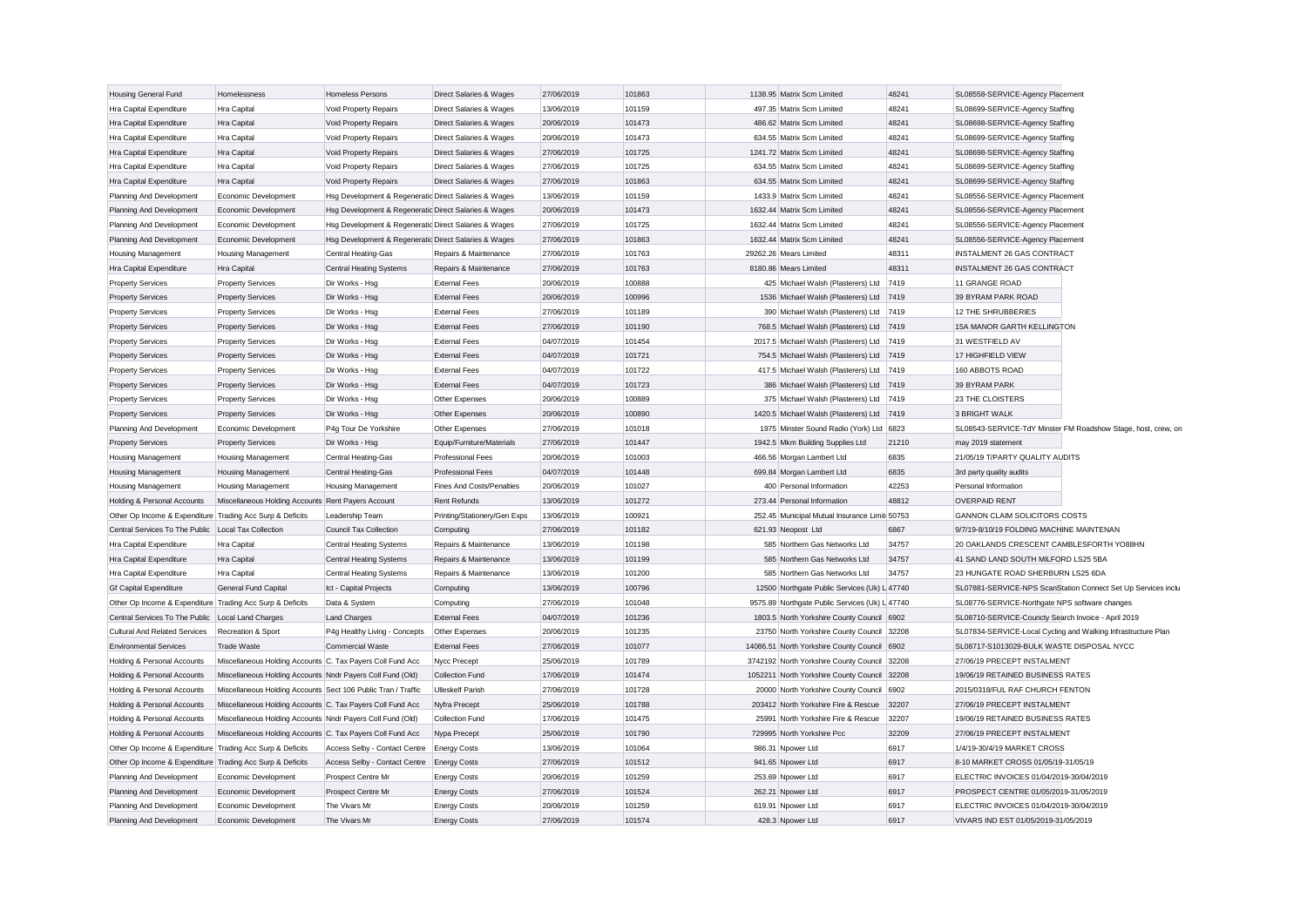| <b>Special Services</b>                                   | <b>Special Services</b>                                    | <b>Community Centres</b>                           | <b>Energy Costs</b>                                        | 13/06/2019               | 101065 | 1284.45 Npower Ltd                                                              | 6917  | 1/4/19-30/4/19 ST WILFRIDS COURT BRAYTON                      |                                                             |
|-----------------------------------------------------------|------------------------------------------------------------|----------------------------------------------------|------------------------------------------------------------|--------------------------|--------|---------------------------------------------------------------------------------|-------|---------------------------------------------------------------|-------------------------------------------------------------|
| <b>Special Services</b>                                   | <b>Special Services</b>                                    | <b>Community Centres</b>                           | <b>Energy Costs</b>                                        | 20/06/2019               | 101259 | 1284.23 Npower Ltd                                                              | 6917  | ELECTRIC INVOICES 01/04/2019-30/04/2019                       |                                                             |
| <b>Special Services</b>                                   | <b>Special Services</b>                                    | <b>Community Centres</b>                           | <b>Energy Costs</b>                                        | 27/06/2019               | 101511 | 879.1 Npower Ltd                                                                | 6917  | ST WILFRIDS 01/05/2019-31/05/2019                             |                                                             |
| <b>Special Services</b>                                   | <b>Special Services</b>                                    | <b>Community Centres</b>                           | <b>Energy Costs</b>                                        | 27/06/2019               | 101523 | 430.02 Npower Ltd                                                               | 6917  | LAURIE BACKHOUSE 01/05/19-31/05/2019                          |                                                             |
| Other Op Income & Expenditure Trading Acc Surp & Deficits |                                                            | <b>Housing Tenant Services</b>                     | <b>Training Expenses</b>                                   | 27/06/2019               | 101764 | 510 Ocean Media Group Ltd                                                       | 46751 | SL08920-SERVICE-Housing 2019 Conference multi-day pass        |                                                             |
| <b>Housing Management</b>                                 | <b>Housing Management</b>                                  | Edgerton Lodge / Temp Accomn Repairs & Maintenance |                                                            | 04/07/2019               | 101591 | 1387.29 Orbis Protect Limited                                                   | 48585 | edgerton lodge                                                |                                                             |
| <b>Property Services</b>                                  | <b>Property Services</b>                                   | Dir Works - Hsg                                    | Other Expenses                                             | 13/06/2019               | 100903 | 321.55 Orbis Protect Limited                                                    | 48585 | 183 NEW MILLGATE PROPERTY CLEAR UP                            |                                                             |
| <b>Property Services</b>                                  | <b>Property Services</b>                                   | Dir Works - Hsg                                    | Other Expenses                                             | 13/06/2019               | 100905 | 439.41 Orbis Protect Limited                                                    | 48585 | 41 WIGHILL LANE TADCASTER PROPERTY CLEAR                      |                                                             |
| <b>Property Services</b>                                  | <b>Property Services</b>                                   | Dir Works - Hsg                                    | Other Expenses                                             | 13/06/2019               | 100906 | 403.57 Orbis Protect Limited                                                    | 48585 | 7 WESTFIELD CLOSE EGGBOROUGH CLEAR UP                         |                                                             |
| <b>Property Services</b>                                  | <b>Property Services</b>                                   | Dir Works - Hsg                                    | Other Expenses                                             | 04/07/2019               | 101289 | 403.57 Orbis Protect Limited                                                    | 48585 | MAJOR PROPERTY CLEAN UP                                       |                                                             |
| Central Services To The Public                            | Elections                                                  | <b>District Election</b>                           | Other Expenses                                             | 13/06/2019               | 101207 | 498 Pakflatt (Uk) Ltd                                                           | 27244 | SL08542-SERVICE-70 EU TVDs                                    |                                                             |
| Other Op Income & Expenditure Trading Acc Surp & Deficits |                                                            | Human Resources                                    | Printing/Stationery/Gen Exps                               | 20/06/2019               | 101278 | 985 Park Retail T/A Love2shop Busir 50004                                       |       | SL08831-SERVICE-£10 Love2Shop Voucher                         |                                                             |
| <b>Property Services</b>                                  | <b>Property Services</b>                                   | Dir Works - Hsg                                    | <b>External Fees</b>                                       | 27/06/2019               | 101054 | 1058.62 Paul Harrison                                                           | 6531  | 3 BRIGHT WALK SELBY                                           |                                                             |
| <b>Gf Capital Expenditure</b>                             | <b>General Fund Capital</b>                                | <b>Disabled Facilities Grants</b>                  | Soft Loans                                                 | 06/06/2019               | 101083 | 3509 Peart Access Ramps Ltd                                                     | 6957  | Personal Information                                          |                                                             |
| <b>Gf Capital Expenditure</b>                             | <b>General Fund Capital</b>                                | <b>Disabled Facilities Grants</b>                  | Soft Loans                                                 | 13/06/2019               | 101202 | 1785 Peart Access Ramps Ltd                                                     | 6957  | Personal Information                                          |                                                             |
| <b>Gf Capital Expenditure</b>                             | <b>General Fund Capital</b>                                | <b>Disabled Facilities Grants</b>                  | Soft Loans                                                 | 27/06/2019               | 101797 | 3687 Peart Access Ramps Ltd                                                     | 6957  | Personal Information                                          |                                                             |
| Planning And Development                                  | Economic Development                                       | P4g Tour De Yorkshire                              | Other Expenses                                             | 20/06/2019               | 101457 | 6490.62 Pennine Events Ltd                                                      | 43797 |                                                               | SL08313-SERVICE-Event Management for Tour de Yorkshire 2019 |
| Planning And Development                                  | Economic Development                                       | P4g Tour De Yorkshire                              | Other Expenses                                             | 20/06/2019               | 101458 | 3245.31 Pennine Events Ltd                                                      | 43797 |                                                               | SL08313-SERVICE-Event Management for Tour de Yorkshire 2019 |
| Planning And Development                                  | Economic Development                                       | P4g Tour De Yorkshire                              | Other Expenses                                             | 27/06/2019               | 101459 | 3313.32 Pennine Events Ltd                                                      | 43797 |                                                               | SL08313-SERVICE-Event Management for Tour de Yorkshire 2019 |
| <b>Gf Capital Expenditure</b>                             | General Fund Capital                                       | <b>Disabled Facilities Grants</b>                  | Soft Loans                                                 | 06/06/2019               | 101086 | 5855 Plumbcore Ltd                                                              | 51096 |                                                               |                                                             |
| Housing Management                                        | <b>Housing Management</b>                                  | Ousegate Hostel                                    | Printing/Stationery/Gen Exps                               | 20/06/2019               | 101161 | 495 Pocklington Carpets                                                         | 51152 | SL08802-SERVICE-carpets                                       |                                                             |
| Hra Capital Expenditure                                   | Hra Capital                                                | <b>Central Heating Systems</b>                     | Repairs & Maintenance                                      | 06/06/2019               | 100936 | 6094.28 Pts Plumbing Trade Supplies                                             | 34513 | <b>HEATING SCHEME 1</b>                                       |                                                             |
| <b>Special Services</b>                                   | <b>Special Services</b>                                    | <b>Pumping Stations</b>                            | Repairs & Maintenance                                      | 20/06/2019               | 100922 | 458.52 R A Dalton                                                               | 6326  | 4 PARK LANE BALNE CALL OUT                                    |                                                             |
| Other Op Income & Expenditure Trading Acc Surp & Deficits |                                                            | Ict                                                | <b>Professional Fees</b>                                   | 27/06/2019               | 101049 | 400 Razorblue Ltd                                                               | 27684 | SL08488-SERVICE-Managed IT Support 19/20                      |                                                             |
| <b>Gf Capital Expenditure</b>                             | General Fund Capital                                       | <b>Disabled Facilities Grants</b>                  | Soft Loans                                                 | 06/06/2019               | 101085 | 5190 Rdv Contracting Ltd                                                        | 50039 | Personal Information                                          |                                                             |
| <b>Gf Capital Expenditure</b>                             | General Fund Capital                                       | <b>Disabled Facilities Grants</b>                  | Soft Loans                                                 | 06/06/2019               | 101087 | 7650 Rdv Contracting Ltd                                                        | 50039 |                                                               |                                                             |
| <b>Gf Capital Expenditure</b>                             | General Fund Capital                                       | <b>Disabled Facilities Grants</b>                  | Soft Loans                                                 | 06/06/2019               | 101090 | 3899 Rdv Contracting Ltd                                                        | 50039 | Personal Information                                          |                                                             |
| <b>Gf Capital Expenditure</b>                             | General Fund Capital                                       | <b>Disabled Facilities Grants</b>                  | Soft Loans                                                 | 06/06/2019               | 101091 | 5765 Rdv Contracting Ltd                                                        | 50039 | Personal Information                                          |                                                             |
| <b>Gf Capital Expenditure</b>                             | General Fund Capital                                       | <b>Disabled Facilities Grants</b>                  | Soft Loans                                                 | 06/06/2019               | 101092 | 7650 Rdv Contracting Ltd                                                        | 50039 | Personal Information                                          |                                                             |
| <b>Gf Capital Expenditure</b>                             | General Fund Capital                                       | Repair Assistance Loans                            | Soft Loans                                                 | 27/06/2019               | 101727 | 5548.8 Rdv Contracting Ltd                                                      | 50039 | Personal Information                                          |                                                             |
| <b>Gf Capital Expenditure</b>                             | General Fund Capital                                       | Sdht Loan                                          | Soft Loans                                                 | 20/06/2019               | 101455 | 4576.61 Rdv Contracting Ltd                                                     | 50039 | Personal Information                                          |                                                             |
| Planning And Development                                  | Economic Development                                       | P4g Open For Business                              | Other Expenses                                             | 20/06/2019               | 101309 | 4000 Regional Media Services Limited 49750                                      |       | SL08816-SERVICE-Place branding advertising partnership (The B |                                                             |
| <b>Housing General Fund</b>                               | Homelessness                                               | Homeless Persons                                   | Printing/Stationery/Gen Exps                               | 06/06/2019               | 101013 | 295 Removals For You                                                            | 37744 | SL08781-SERVICE-Removal Service                               |                                                             |
| Housing General Fund                                      | <b>Housing Strategy</b>                                    | P4g Empty Homes                                    | Other Expenses                                             | 27/06/2019               | 101819 | 15000 Rosebud Enterprises                                                       | 51798 | Personal Information                                          |                                                             |
| Planning And Development                                  | Development Control                                        | Development Management                             | <b>Professional Fees</b>                                   | 04/07/2019               | 101280 | 395 Rosetta Landscape Design                                                    | 6987  | SL08752-SERVICE-Aboricultural Advice for 2019/0408/TCA        |                                                             |
| <b>Housing General Fund</b>                               | Homelessness                                               | <b>Homeless Persons</b>                            | Other Expenses                                             | 13/06/2019               | 100994 | 325 Round The Corner Ltd                                                        | 51638 | Personal Information                                          |                                                             |
| Housing General Fund                                      | Homelessness                                               | Homeless Persons                                   | Other Expenses                                             | 20/06/2019               | 101616 | 364 Round The Corner Ltd                                                        | 51638 | Personal Information                                          |                                                             |
| Central Services To The Public                            | Elections                                                  | <b>District Election</b>                           | Other Expenses                                             | 04/07/2019               | 101489 | 4789.35 Royal Mail Group Plc                                                    | 7100  | <b>RESPONSE PLUS SERVICE</b>                                  |                                                             |
| Central Services To The Public Elections                  |                                                            | <b>District Election</b>                           | Printing/Stationery/Gen Exps                               | 20/06/2019               | 100920 | 1575.79 Royal Mail Group Plc                                                    | 7100  | <b>ELECTIONS RESPONSE SERVICE</b>                             |                                                             |
| Other Op Income & Expenditure Trading Acc Surp & Deficits |                                                            | Postage Account                                    | Communications                                             | 04/07/2019               | 101599 | 1247.58 Royal Mail Group Plc                                                    | 7100  | postage                                                       |                                                             |
| <b>Environmental Services</b>                             | Recycling                                                  | Recycling                                          | <b>External Fees</b>                                       | 27/06/2019               | 101040 | 993.7 Ryedale Organics Ltd                                                      | 6694  | <b>WEEK 21 GREENWASTE</b>                                     |                                                             |
| <b>Environmental Services</b>                             | Recycling                                                  | Recycling                                          | <b>External Fees</b>                                       | 27/06/2019               | 101041 | 926.06 Ryedale Organics Ltd                                                     | 6694  | <b>WEEK 22 GREENWASTE</b>                                     |                                                             |
| <b>Environmental Services</b>                             | Recycling                                                  | Recycling                                          | <b>External Fees</b>                                       | 04/07/2019               | 101496 | 400.9 Ryedale Organics Ltd                                                      | 6694  | greenwaste                                                    |                                                             |
| <b>Environmental Services</b>                             | Recycling                                                  | Recycling                                          | <b>External Fees</b>                                       | 04/07/2019               | 101497 | 500.84 Ryedale Organics Ltd                                                     | 6694  | <b>GREENWASTE</b>                                             |                                                             |
| Central Services To The Public                            | Local Tax Collection                                       | Council Tax Collection                             | <b>External Fees</b>                                       | 14/06/2019               | 4034   | 780.05 Santander                                                                | 6052  | MAY 2019 COUNCIL TAX PAYMENTS                                 |                                                             |
| <b>Housing Management</b>                                 | <b>Housing Management</b>                                  | <b>Rent Project</b>                                | <b>External Fees</b>                                       | 14/06/2019               | 4035   | 515.64 Santander                                                                | 6052  | MAY 2019 HOUSE & GARAGE RENTS                                 |                                                             |
| Gen Grants & Collection Fund                              |                                                            |                                                    |                                                            |                          | 101476 |                                                                                 | 7122  |                                                               |                                                             |
|                                                           | Taxation & Non-Specific Grants Gen Fund Income             |                                                    | Dclg                                                       | 17/06/2019<br>17/06/2019 | 101476 | 1259417 Scarborough Borough Council                                             | 7122  | JUNE NNDR POOLING PAYMENT<br>JUNE NNDR POOLING PAYMENT        |                                                             |
| Holding & Personal Accounts                               | Miscellaneous Holding Accounts Nndr Payers Coll Fund (Old) | Democratic Core                                    | Collection Fund                                            | 13/06/2019               | 101301 | 6069 Scarborough Borough Council<br>445.76 S D Turner Independent Trainer 47344 |       |                                                               |                                                             |
| Corporate And Democratic Core Democratic Rep & Mgmnt      |                                                            |                                                    | Subsistence & Conf Expenses<br>Subsistence & Conf Expenses |                          | 101302 |                                                                                 |       | SL08540-SERVICE-Member's Training - Licensing 2               |                                                             |
| Corporate And Democratic Core Democratic Rep & Mgmnt      |                                                            | Democratic Core                                    |                                                            | 13/06/2019               |        | 425 S D Turner Independent Trainer 47344                                        |       | SL08810-SERVICE-Licensing Training - 11 June 2019             |                                                             |
| <b>Environmental Services</b>                             | Recycling                                                  | Recycling                                          | <b>External Fees</b>                                       | 27/06/2019               | 101823 | 750 Se7en Video Production Ltd                                                  | 45367 | SL08407-SERVICE-Recycling animation as per quote              |                                                             |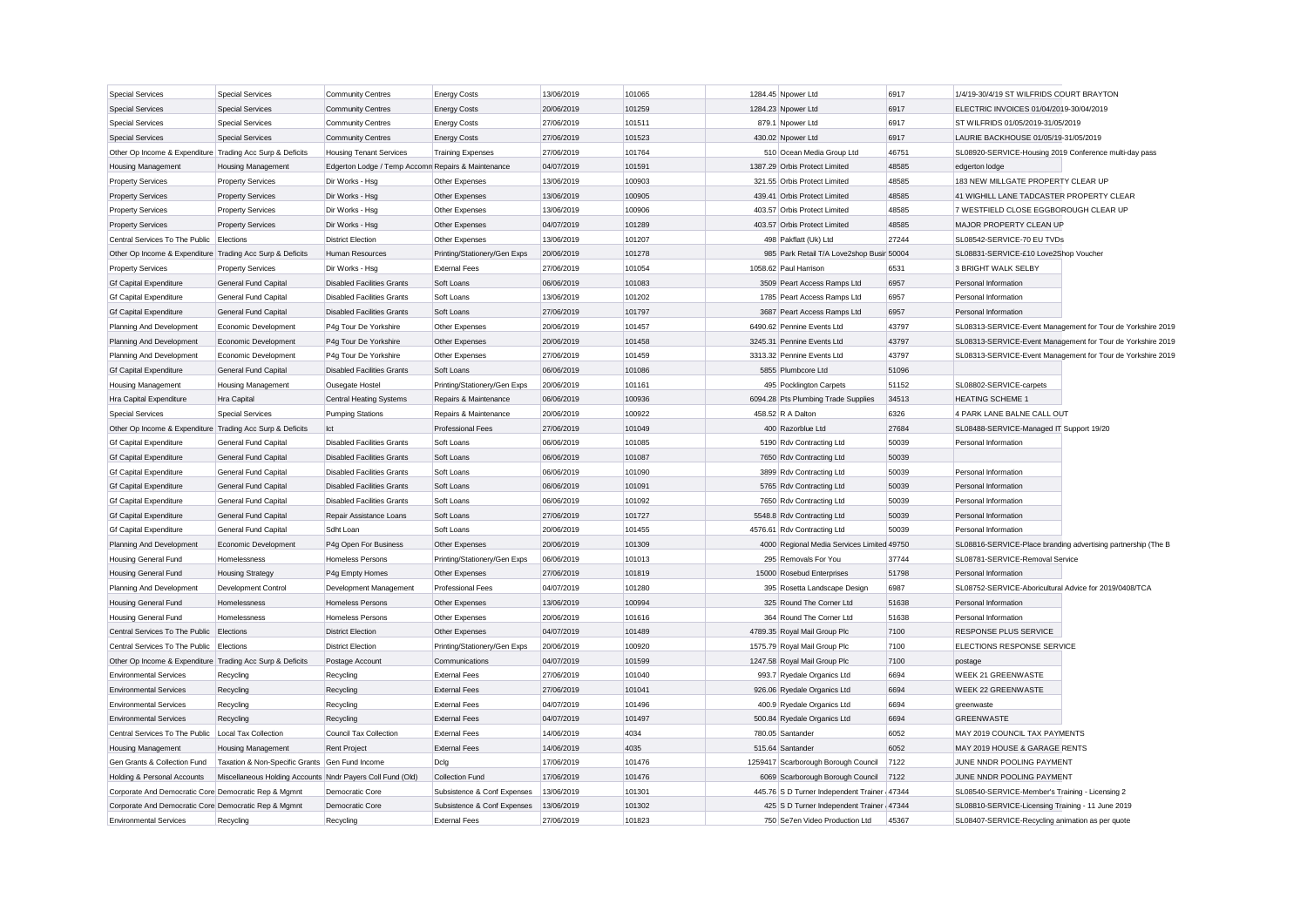| Planning And Development                                                              | Economic Development                                      | P4g Open For Business                     | Other Expenses                            | 06/06/2019 | 100548 | 2000 Se7en Video Production Ltd                                                              | 45367 | SL08476-SERVICE-Tour de Yorkshire film ¿ 50% payment (payment |
|---------------------------------------------------------------------------------------|-----------------------------------------------------------|-------------------------------------------|-------------------------------------------|------------|--------|----------------------------------------------------------------------------------------------|-------|---------------------------------------------------------------|
| Housing General Fund                                                                  | <b>Housing Strategy</b>                                   | P4g Empty Homes                           | Other Expenses                            | 13/06/2019 | 99971  | 322 Secure Empty Property                                                                    | 50633 | SL08813-SERVICE-1 Alma Terrace, Selby - Secure Sheeting       |
| <b>Housing General Fund</b>                                                           | <b>Housing Strategy</b>                                   | P4g Empty Homes                           | Other Expenses                            | 20/06/2019 | 100997 | 322 Secure Empty Property                                                                    | 50633 | SL08845-SERVICE-1 Alma Terrace - Secure Sheeting (May)        |
| Highways, Roads And Transport Parking Services                                        |                                                           | Car Parks Enforcement                     | <b>External Fees</b>                      | 13/06/2019 | 101171 | 528.9 Security Plus Limited                                                                  | 36209 | SL08676-SERVICE-ANNUAL CASH PROCESSING FEE                    |
| Holding & Personal Accounts                                                           | Miscellaneous Holding Accounts Chairmans Charity Account  |                                           | Licences/Licence Fees                     | 06/06/2019 | 100986 | 2250 Selby Abbey                                                                             | 7142  | SL08727-SERVICE-Chairman's Charity Donation                   |
| Planning And Development                                                              | Community Development                                     | Community Engagement Forums External Fees |                                           | 04/07/2019 | 101439 | 1333.32 Selby District Avs                                                                   | 7159  | SL08850-SERVICE-Grant Income to Manage CEFs                   |
| <b>Housing Management</b>                                                             | <b>Housing Management</b>                                 | Ousegate Hostel                           | Other Expenses                            | 13/06/2019 | 101192 | 847.71 Selby District Council                                                                | 7151  | MAY 2019 VOID COUNCIL TAX BILLS                               |
| <b>Property Services</b>                                                              | <b>Property Services</b>                                  | Dir Works - Hsg                           | Other Expenses                            | 13/06/2019 | 101192 | 5777.95 Selby District Council                                                               | 7151  | MAY 2019 VOID COUNCIL TAX BILLS                               |
| Other Op Income & Expenditure Trading Acc Surp & Deficits                             |                                                           | Human Resources                           | Professional Fees                         | 20/06/2019 | 101463 | 610 Selby Healthcare Ltd                                                                     | 31239 | SL08805-SERVICE-OH Services - May 2019                        |
| Holding & Personal Accounts                                                           | Miscellaneous Holding Accounts Sect 106 Ros - Dev Contrib |                                           | Selby Town                                | 27/06/2019 | 101729 | 7480 Selby Town Council                                                                      | 7184  | 2009/0805/REM CONE CLIMBER 2ND PAYMENT                        |
| <b>Property Services</b>                                                              | <b>Property Services</b>                                  | Dir Works - Hsg                           | <b>External Fees</b>                      | 04/07/2019 | 101810 | 1907 S & G Taperell                                                                          | 7303  | MAY 2019 SKIP HIRE                                            |
| <b>Gf Capital Expenditure</b>                                                         | General Fund Capital                                      | <b>Disabled Facilities Grants</b>         | Soft Loans                                | 06/06/2019 | 101088 | 3890 Sherwood Property Building Sen 35336                                                    |       | Personal Information                                          |
| <b>Gf Capital Expenditure</b>                                                         | General Fund Capital                                      | <b>Disabled Facilities Grants</b>         | Soft Loans                                | 06/06/2019 | 101093 | 4140 Sherwood Property Building Sen 35336                                                    |       | Personal Information                                          |
| <b>Gf Capital Expenditure</b>                                                         | General Fund Capital                                      | <b>Disabled Facilities Grants</b>         | Soft Loans                                | 27/06/2019 | 101798 | 3240 Sherwood Property Building Sen 35336                                                    |       | Personal Information                                          |
| Hra Capital Expenditure                                                               | Hra Capital                                               | Sheltered Homes Adaption                  | Repairs & Maintenance                     | 27/06/2019 | 101291 | 2320 Sherwood Property Building Sen 35336                                                    |       | Personal Information                                          |
| Hra Capital Expenditure                                                               | Hra Capital                                               | Sheltered Homes Adaption                  | Repairs & Maintenance                     | 04/07/2019 | 101588 | 2345 Sherwood Property Building Ser 35336                                                    |       | Personal Information                                          |
| Hra Capital Expenditure                                                               | Hra Capital                                               | Fencing Programme                         | Repairs & Maintenance                     | 13/06/2019 | 101341 | 7460 Simon Calvert Contractors Ltd                                                           | 44422 | PAYMENT 1 PHASE 3 FENCING                                     |
| <b>Property Services</b>                                                              | <b>Property Services</b>                                  | Dir Works - Hsg                           | Other Expenses                            | 13/06/2019 | 101004 | 275 S & J K Decorating                                                                       | 49665 | 45A BYRAM PARK ROAD WF11 9EA                                  |
| Housing General Fund                                                                  | <b>Housing Strategy</b>                                   | Pfi Scheme (Housing)                      | Other Expenses                            | 27/06/2019 | 101060 | 37051.16 South Yorkshire Housing Ass Ltd 7239                                                |       | MAY 2019 UNITARY CHARGE                                       |
| <b>Environmental Services</b>                                                         | <b>Trade Waste</b>                                        | <b>Clinical Waste</b>                     | <b>External Fees</b>                      | 04/07/2019 | 101242 | 443.21 Srcl Ltd                                                                              | 7251  | <b>WASTE DISPOSAL</b>                                         |
| <b>Gf Capital Expenditure</b>                                                         | General Fund Capital                                      | <b>Disabled Facilities Grants</b>         | Soft Loans                                | 06/06/2019 | 101094 | 8011 Terry Group Ltd                                                                         | 7318  | Personal Information                                          |
| Housing General Fund                                                                  | <b>Housing Strategy</b>                                   | P4g3 Stepping Up Hsg Delivery             | Other Expenses                            | 13/06/2019 | 101011 | 5250 Thalweg Ltd                                                                             | 51294 | SL08771-SERVICE-Development Project Management Consultant     |
| <b>Environmental Services</b>                                                         | Recycling                                                 | Recycling                                 | <b>External Fees</b>                      | 06/06/2019 | 100901 | 2615.76 The Maltings Organic Treatment 35116                                                 |       | W/E 19/05/19 GREENWASTE                                       |
| <b>Environmental Services</b>                                                         | Recycling                                                 | Recycling                                 | <b>External Fees</b>                      | 06/06/2019 | 100952 | 3539.52 The Maltings Organic Treatment 35116                                                 |       | W/E 26/05/19 GREENWASTE                                       |
| <b>Environmental Services</b>                                                         | Recycling                                                 | Recycling                                 | <b>External Fees</b>                      | 20/06/2019 | 100900 | 2305.1 The Maltings Organic Treatment 35116                                                  |       | W/E 12/05/19 GREENWASTE                                       |
| <b>Environmental Services</b>                                                         |                                                           |                                           | <b>External Fees</b>                      | 20/06/2019 | 101288 |                                                                                              |       | GREENWASTE W/E 09/06/2019                                     |
| <b>Environmental Services</b>                                                         | Recycling                                                 | Recycling                                 | <b>External Fees</b>                      | 27/06/2019 | 101603 | 2772.72 The Maltings Organic Treatment 35116<br>2283.84 The Maltings Organic Treatment 35116 |       | greenwaste June 2019                                          |
|                                                                                       | Recycling                                                 | Recycling<br>Democratic Core              |                                           | 20/06/2019 | 101610 | 496 The National Association Of Cou 37109                                                    |       | SL08888-SERVICE-NAC Membership Fees                           |
| Corporate And Democratic Core Democratic Rep & Mgmnt<br><b>Gf Capital Expenditure</b> | General Fund Capital                                      | <b>Disabled Facilities Grants</b>         | Subscriptions<br>Soft Loans               | 06/06/2019 | 100980 | 1830 Thyssenkrupp Home Solutions                                                             | 50629 | Personal Information                                          |
|                                                                                       |                                                           | <b>Disabled Facilities Grants</b>         | Soft Loans                                | 06/06/2019 | 100981 |                                                                                              |       |                                                               |
| <b>Gf Capital Expenditure</b>                                                         | General Fund Capital                                      |                                           |                                           |            |        | 1500 Thyssenkrupp Home Solutions                                                             | 50629 | Personal Information                                          |
| Planning And Development                                                              | <b>Development Control</b>                                | Development Management                    | Advertising                               | 27/06/2019 | 101051 | 315.44 Tmp (Uk) Ltd                                                                          | 5101  | SL08730-SERVICE-Advert - Wetherby News 30.05.19               |
| Planning And Development                                                              | Development Control                                       | Development Management                    | Advertising                               | 27/06/2019 | 101095 | 480.97 Tmp (Uk) Ltd                                                                          | 5101  | SL08730-SERVICE-Advert - The Press 30.05.19                   |
| Planning And Development                                                              | <b>Development Control</b>                                | Development Management                    | Advertising                               |            | 101766 | 3170 Tmp (Uk) Ltd                                                                            | 5101  | SL08876-SERVICE-Planning Recruitment Adverts                  |
| <b>Property Services</b>                                                              | <b>Property Services</b>                                  | Dir Works - Hsg                           | Vehicles Repairs & Maintenance 27/06/2019 |            | 101001 | 500 Turners Garage Ltd                                                                       | 47255 | <b>VAN REPAIRS</b>                                            |
| <b>Property Services</b>                                                              | <b>Property Services</b>                                  | Dir Works - Hsg                           | <b>Running Costs</b>                      | 27/06/2019 | 101814 | 928.42 Uk Fuels Ltd                                                                          | 7373  | <b>FUEL SERVICES</b>                                          |
| <b>Property Services</b>                                                              | <b>Property Services</b>                                  | Dir Works - Hsg                           | <b>Running Costs</b>                      | 27/06/2019 | 101815 | 454.59 Uk Fuels Ltd                                                                          | 7373  | <b>FUEL SERVICES</b>                                          |
| <b>Property Services</b>                                                              | <b>Property Services</b>                                  | Dir Works - Hsg                           | <b>Running Costs</b>                      | 27/06/2019 | 101816 | 686.54 Uk Fuels Ltd                                                                          | 7373  | <b>FUEL SERVICES</b>                                          |
| Planning And Development                                                              | Economic Development                                      | The Vivars Mr                             | Repairs & Maintenance                     | 27/06/2019 | 101025 | 287.4 Universal Fire Protection                                                              | 7386  | VIVARS INDUSTRIAL INSPECTION/SERVICE                          |
| Planning And Development                                                              | Development Control                                       | Development Management                    | <b>Professional Fees</b>                  | 06/06/2019 | 99281  | 1500 Valuation Office Agency                                                                 | 7399  | SL08123-SERVICE-Further Viability Assessment at Church Fenton |
| <b>Environmental Services</b>                                                         | Community Safety (Cctv)                                   | Video Cameras (Cctv)                      | Repairs & Maintenance                     | 04/07/2019 | 101461 | 495 Vipauk Ltd                                                                               | 48106 | SL08819-SERVICE-EG-5 1080p Black IR Camera                    |
| Housing General Fund                                                                  | Homelessness                                              | Homeless Persons                          | Other Expenses                            | 20/06/2019 | 101582 | 500 Wasley Wood Property Managar 48203                                                       |       | BOND CLAIM FOR FULL ROOM CLEARANCE                            |
| Planning And Development                                                              | <b>Planning Policy</b>                                    | Dev. Policy Serv. (Plan Selby)            | Professional Fees                         | 04/07/2019 | 101305 | 950 Waterman Energy Environment (7427                                                        |       | SL08799-SERVICE-Provision of advice in relation to OP Dev Bri |
| <b>Environmental Services</b>                                                         | Regulatory Servics - Eh                                   | Taxi & Hire Licences                      | <b>Running Costs</b>                      | 13/06/2019 | 101330 | 845 Watsons                                                                                  | 7429  | may taxi tests                                                |
| <b>Property Services</b>                                                              | <b>Property Services</b>                                  | Dir Works - Hsg                           | <b>External Fees</b>                      | 27/06/2019 | 101742 | 680 Websters (Burn) Glass Ltd                                                                | 7431  | 16 MEADOW VIEW SHERBURN IN ELMET                              |
| <b>Property Services</b>                                                              | <b>Property Services</b>                                  | Dir Works - Hsg                           | <b>External Fees</b>                      | 27/06/2019 | 101744 | 665 Websters (Burn) Glass Ltd                                                                | 7431  | 161 CHARLES STREET SELBY                                      |
| <b>Property Services</b>                                                              | <b>Property Services</b>                                  | Dir Works - Hsg                           | <b>External Fees</b>                      | 27/06/2019 | 101745 | 298.8 Websters (Burn) Glass Ltd                                                              | 7431  | 171 CHARLES STREET SELBY                                      |
| <b>Property Services</b>                                                              | <b>Property Services</b>                                  | Dir Works - Hsg                           | <b>External Fees</b>                      | 27/06/2019 | 101749 | 568.06 Websters (Burn) Glass Ltd                                                             | 7431  | 17A MANOR GARTH KELLINGTON                                    |
| <b>Property Services</b>                                                              | <b>Property Services</b>                                  | Dir Works - Hsg                           | <b>External Fees</b>                      | 27/06/2019 | 101752 | 291.99 Websters (Burn) Glass Ltd                                                             | 7431  | 94 CHARLES STREET SELBY                                       |
| Other Op Income & Expenditure Trading Acc Surp & Deficits                             |                                                           | <b>Legal Services</b>                     | <b>Legal Fees</b>                         | 20/06/2019 | 101006 | 8953.5 Weightmans Llp                                                                        | 43757 | SL08868-SERVICE-Professional Planning Advice                  |
| Other Op Income & Expenditure Trading Acc Surp & Deficits                             |                                                           | <b>Legal Services</b>                     | Legal Fees                                | 20/06/2019 | 101007 | 4170.5 Weightmans Llp                                                                        | 43757 | SL08868-SERVICE-Professional Planning Advice                  |
| Other Op Income & Expenditure Trading Acc Surp & Deficits                             |                                                           | <b>Legal Services</b>                     | <b>Legal Fees</b>                         | 20/06/2019 | 101008 | 4464.5 Weightmans Llp                                                                        | 43757 | SL08868-SERVICE-Professional Planning Advice                  |